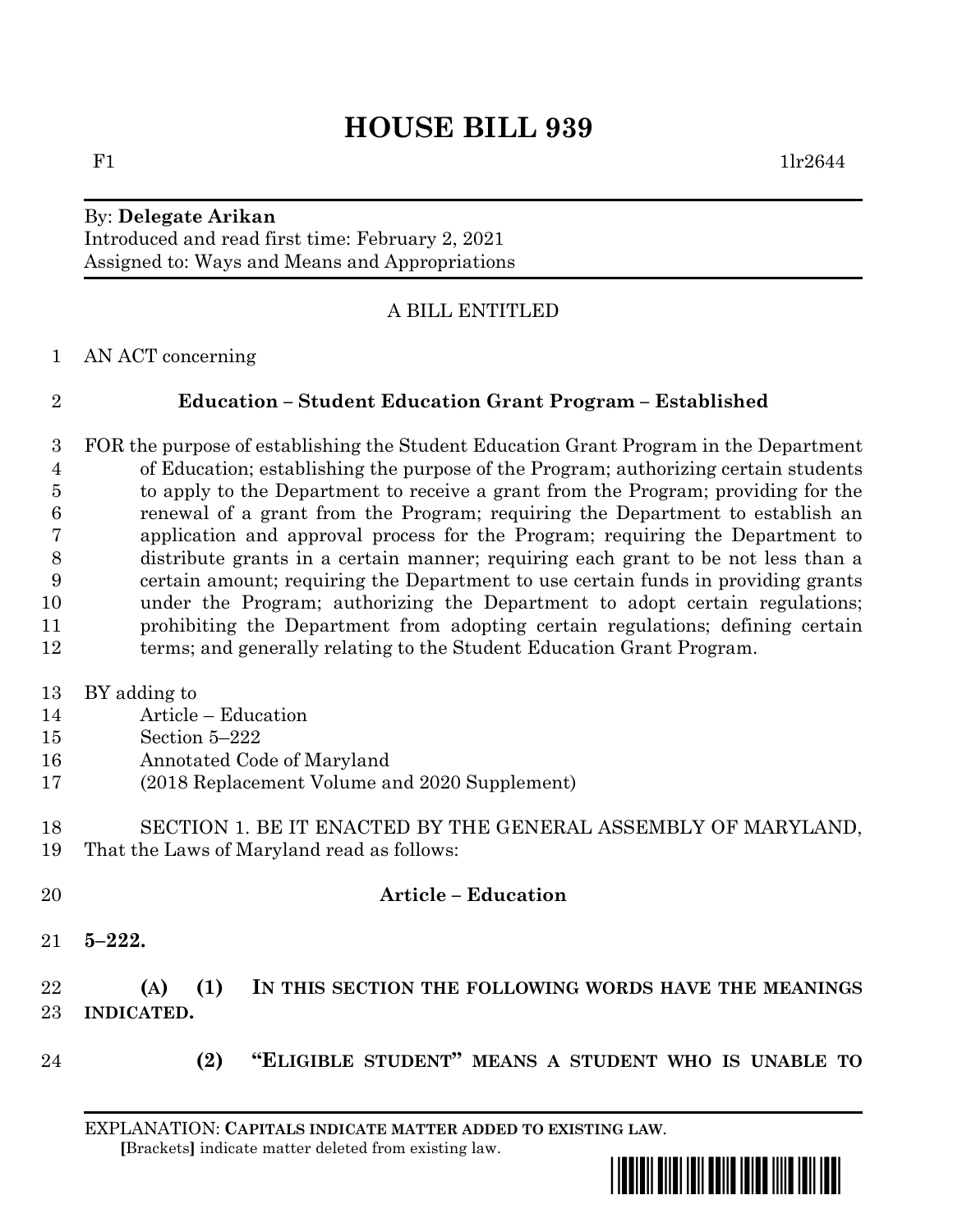**ATTEND THE PUBLIC SCHOOL THEY ARE ASSIGNED TO ATTEND BY THE LOCAL SCHOOL SYSTEM BECAUSE THE SCHOOL IS NOT OPEN ON THE FIRST DAY OF SCHOOL FOR THE 2021–2022 SCHOOL YEAR.**

**(3) "OPEN" MEANS, AT THE TIME OF APPLICATION:**

 **(I) THE SCHOOL IS OFFERING FULLY IN–PERSON LEARNING FOR ALL CLASSES IN THE SCHOOL; AND**

 **(II) THE SCHOOL HAS NOT RESTRICTED ANY IN–PERSON SCHOOL SPORTS OR EXTRACURRICULAR ACTIVITIES.**

 **(4) "PROGRAM" MEANS THE STUDENT EDUCATION GRANT PROGRAM.**

 **(B) (1) THERE IS A STUDENT EDUCATION GRANT PROGRAM IN THE DEPARTMENT.**

 **(2) THE PURPOSE OF THE PROGRAM IS TO PROVIDE GRANTS TO ELIGIBLE STUDENTS IN THE STATE TO ATTEND AN OPEN NONPUBLIC SCHOOL APPROVED TO OPERATE IN THE STATE.**

 **(C) (1) AN ELIGIBLE STUDENT MAY APPLY TO THE DEPARTMENT TO RECEIVE A GRANT FROM THE PROGRAM TO BE USED TO ATTEND AN OPEN NONPUBLIC SCHOOL DURING THE SCHOOL YEAR.**

 **(2) A STUDENT WHO RECEIVES A GRANT FOR THE 2021–2022 SCHOOL YEAR SHALL CONTINUE TO RECEIVE A GRANT EACH YEAR THE STUDENT IS ENROLLED IN A NONPUBLIC SCHOOL UNTIL THE EARLIER OF THE DATE ON WHICH THE STUDENT:**

**(I) TURNS 21 YEARS OLD; OR**

**(II) GRADUATES FROM HIGH SCHOOL.**

 **(D) (1) THE DEPARTMENT SHALL ESTABLISH AN APPLICATION PROCESS TO VERIFY THAT A STUDENT IS ELIGIBLE FOR THE PROGRAM.**

 **(2) THE DEPARTMENT SHALL REVIEW APPLICATIONS IN A TIMELY MANNER AND APPROVE APPLICATIONS IF THE STUDENT MEETS THE REQUIREMENTS OF AN ELIGIBLE STUDENT.**

**(3) ALL STUDENTS ELIGIBLE FOR A GRANT SHALL RECEIVE A GRANT**